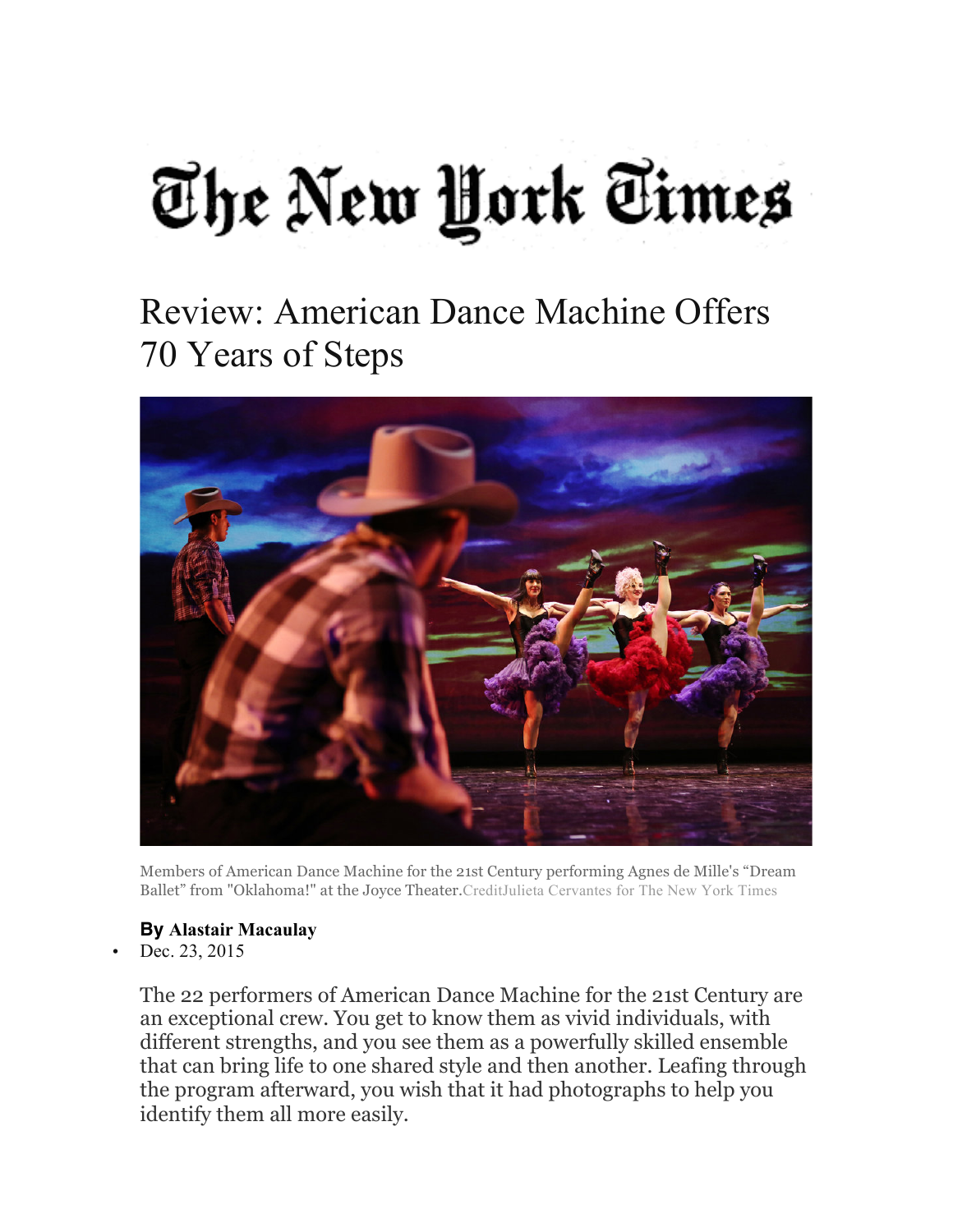They have to be good (at singing, acting, dancing) to be worthy of their excellent material. The 21 musical numbers from 20 shows, television productions and films (with stagings by 14 choreographers) date from 1944 (Agnes de Mille's "Dream Ballet," from "Oklahoma!") to 2013 (a dance duet by Warren Carlyle, from "After Midnight"). Though it must be difficult to make a well-paced anthology of excerpts from so wide a range, this production succeeds: It's the best such anthology I've seen since "Jerome Robbins' Broadway" (1989).



Mikey Winslow, foreground left, and Tyler Hanes in "We'll Take a Glass Together," from "Grand Hotel."CreditJulieta Cervantes for The New York Times

Somehow American Dance Machine manages the feat of not just giving you tap, jazz, ballet, boxing, expressionistic gesture and shades of many other showbiz styles, but also making you keenly aware of the stylistic differences. You notice fast-chattering footwork (an ensemble behind the two lead men in "Grand Hotel," for example); high kicks (Shonica Gooden in the "Sweet Georgia Brown" number from "Bubbling Brown Sugar"); side-tilting pelvises (Bob Fosse's "Manson Trio," from "Pippin"); and vividly staccato arm gestures (the "Oklahoma!" dream).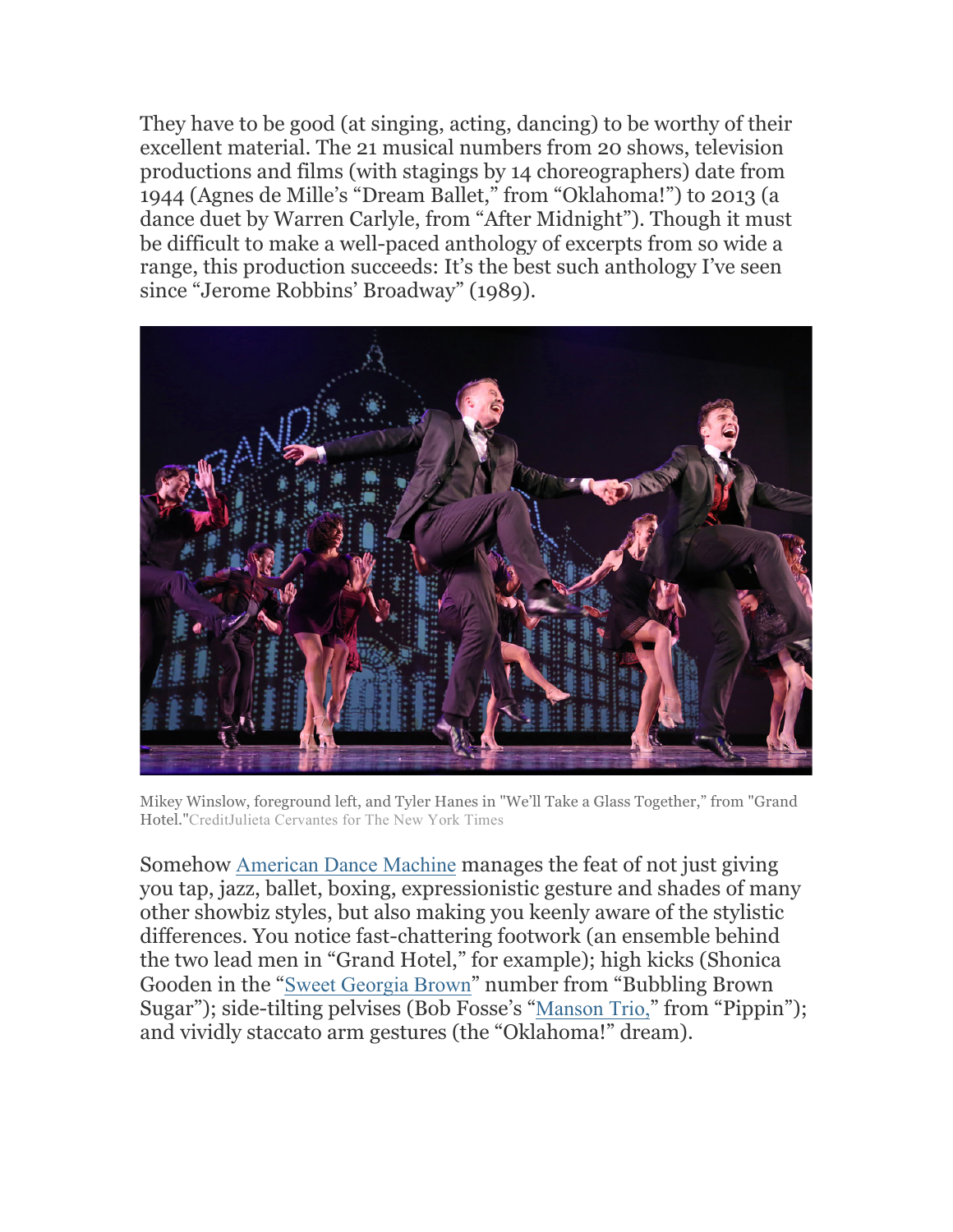Wayne Cilento, who directs, has made his whole team of performers marvelously sensitive to secrets of style. To those of us who have seen too many high kicks, how do you make them new? The answer, especially visible in Ms. Gooden's "Sweet Georgia Brown" dancing, seems to lie in context: Be ultraprecise with the small steps, then knock 'em dead with the big ones. Do we need a number by a British choreographer in this show, which otherwise celebrates American dances? Georgina Pazcoguin makes so sleekly poetic a case for Gillian Lynne's short but lithe "White Cat Solo," from "Cats," that the answer is yes.

In the "Oklahoma!" ballet, Amy Ruggiero runs in to arrive, immediately, in a lift on Marty Lawson's chest: Their relationship is there before you in an instant. That's a device de Mille took from her friend Antony Tudor, and those fast-punched but interrupted arm gestures are taken from her friend Martha Graham. (In one step, women rush across the stage, miming a shout with one fixed hand while making a proclamation with the other). The scene — making you admire all three choreographers all the more — evokes a whole bygone era of modernism, when psychoanalysis and dance were setting up home together.



Lori Ann Ferreri, in striped dress, in "Coffee Break," from "How to Succeed in Business Without Really Trying."CreditJulieta Cervantes for The New York Times